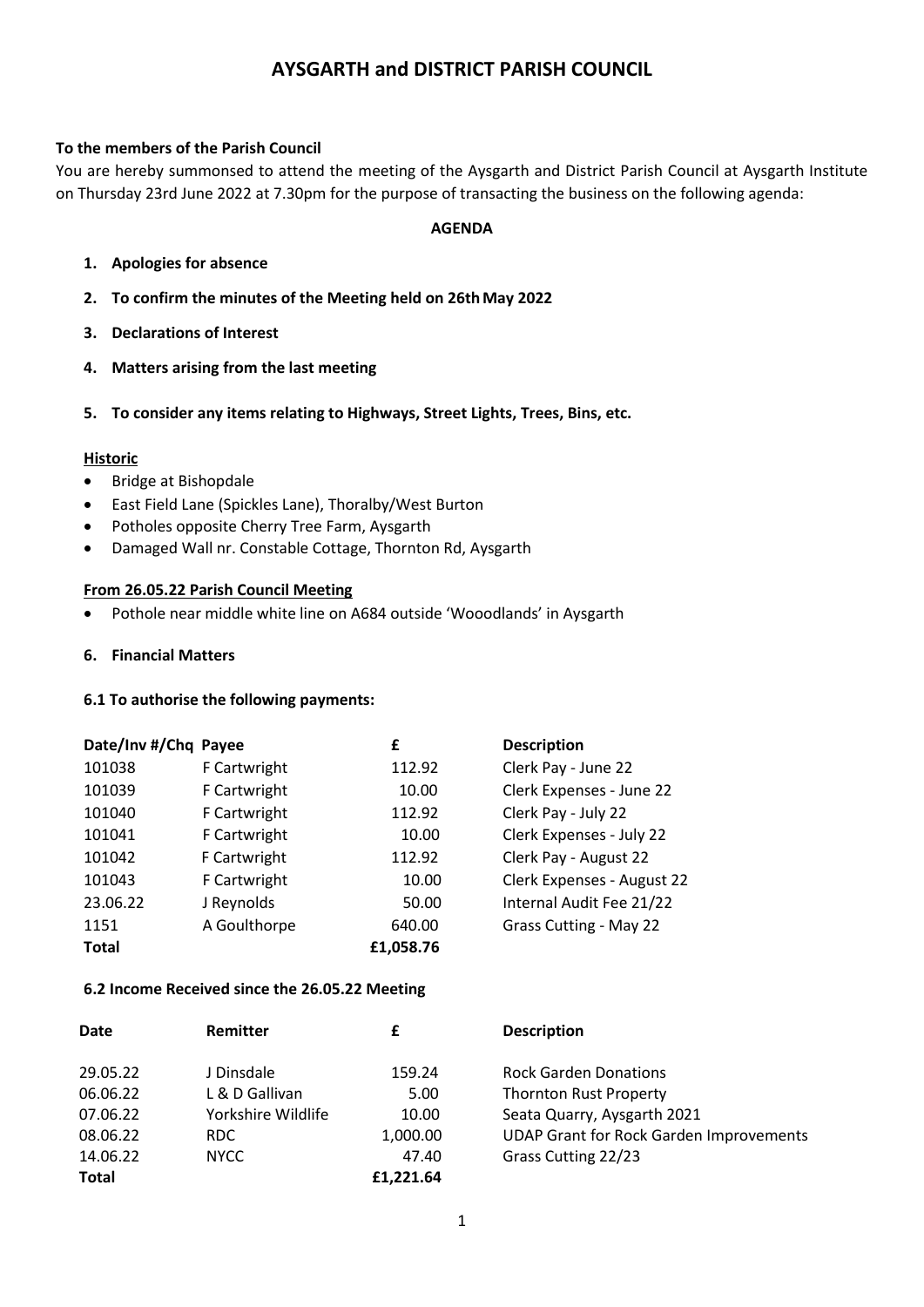# **7. AGAR/Accounts for 2021/22 (Circulated)**

- **B.1. Annual Internal Audit Report 2021/22** *-* To receive the Internal Audit Report
- **B.2. Section 1 - Annual Governance Statement 2021/22** *-* To approve the Annual Governance Statement
- **B.2.i. Section 2 - Accounting Statements 2021/22 -** To approve the Accounting Statements
- **B.3. Presentation of the Accounts for the Year 2021/22** To approve the Accounts

## **8. Planning - To consider the following Planning Applications:**

## **New Applications**

**R/51/147** - Householder planning permission for erection of single storey rear extension at Dalesview, Thornton Road, Aysgarth, DL8 3AJ

**R/51/37G** - Full planning permission for new water disinfectant and storage tank on land adjacent to the existing Yorkshire Water treatment site, improvement to the existing access road, removal of existing tank once redundant and restoration of site at Land at Aysgarth Water Treatment Works, High Lane, Aysgarth

**R/53/8F** - Full planning permission for erection of extension to existing agricultural buildings to roof over dirty yard area at Smelter Farm, Bishopdale, DL8 3TG

**R/59/43B** - Full planning permission for conversion of existing garage to dwelling for local occupancy/short term holiday lets with parking, and installation of new sewage package treatment plant at The New House, Thornton Rust, DL8 3AW

**The previously considered planning applications are showing on the YDNPA Citizens Portal as:**

## **Approved Conditional -** None

## **Under Consideration**

**R/54/7X** - Full planning permission for siting of 17 glamping pods comprising - (Area A) relocation of petting farm and siting of 11 glamping pods and associated development; and (Area B) removal of 2 holiday lodges, siting of 6 glamping pods and associated works at Aysgarth Lodge Holidays, Westholme Bank, Aysgarth, DL8 3SP

**R/53/11A** - Full planning permission for conversion of barn to form local occupancy dwelling/holiday accommodation with associated parking and works to access track; together with installation of new package treatment plant at Great Barn, Kidstones, Bishopdale

**R/53/33** - Full planning permission for conversion of barn to local occupancy dwelling/holiday accommodation, together with installation of package treatment plant at Barn to south-east of B6160, Kidstones Farm, Bishopdale, DL8 3TQ

**R/57/6W -** Full planning permission for construction of two single storey buildings to provide 6 No letting rooms and 2 No staff accommodation rooms; removal of existing staff caravan; demolition of part of existing store; extension of existing car park and installation of sewage treatment unit at Street Head Inn, Newbiggin, DL8 3TE